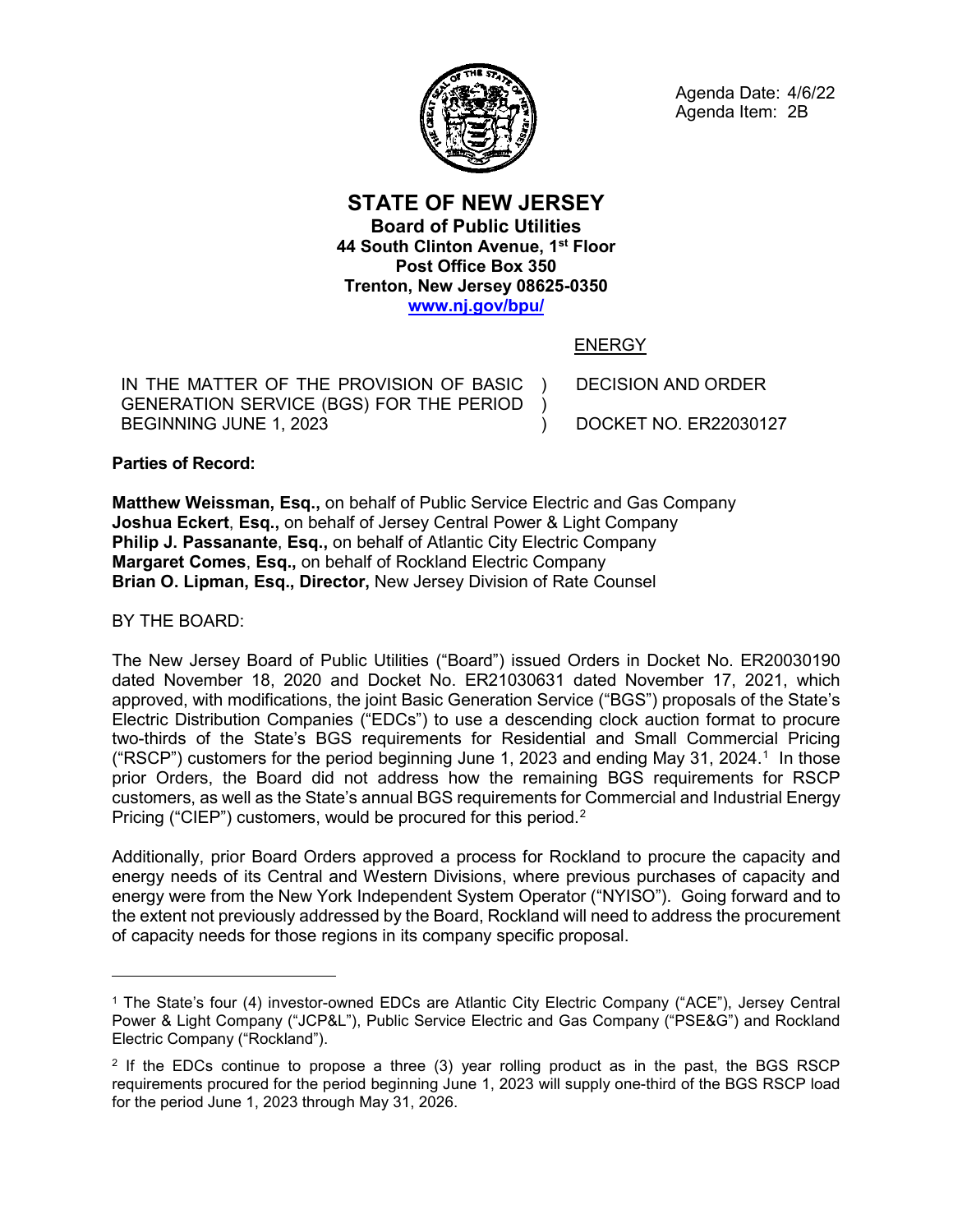The process adopted by the Board to determine how to procure BGS for the past 21 years has provided an opportunity for participation by all interested parties through written comments, a legislative-type hearing, and public hearings. These procedures resulted in a wide range of suggestions, a timely Board decision and, ultimately, a successful procurement process. Accordingly, the Board intends to initiate a proceeding to determine the best procurement process for BGS-RSCP and BGS-CIEP requirements, and the needs of Rockland's non-PJM service area within New Jersey, for the period beginning June 1, 2023. This proceeding is similar to the process employed for the past 21 years. The proceeding will include an invitation for all parties to propose how to procure BGS supply, the ability for all parties to issue discovery, provide written comments to the Board, and provide oral testimony at both a legislative-type and public hearings where the Board encourages the use of expert testimony. The proposed procedural schedule anticipates a Board decision on the process in November 2022, a BGS procurement process in February 2023, and a Rockland process for its non-PJM service area's capacity needs.

Therefore, the Board **HEREBY ORDERS** the EDCs to file proposals no later than July 1, 2022, addressing how to procure the remaining one-third of the State's BGS-RSCP requirements and the annual BGS-CIEP requirements for the period beginning June 1, 2023. The Board **FURTHER ORDERS** Rockland to file a proposal as part of its July 1, 2022 BGS filing to procure the BGS capacity requirements for its non-PJM service area within New Jersey for the period beginning June 1, 2023, to the extent not previously addressed. In addition, the Board also invites all other interested stakeholders to file alternative BGS proposals with the Board by July 1, 2022.

Furthermore, the Board **HEREBY ADOPTS** the preliminary procedural schedule contained in Attachment A to this Order.

All discovery and comments must be filed with the Board's Secretary and electronically served via email to parties on the attached electronic service list. Parties may request to be added to the electronic service list by emailing Ryan Moran at [ryan.moran@bpu.nj.gov.](mailto:ryan.moran@bpu.nj.gov)

The Board **HEREBY ORDERS** that all parties adhere to the attached preliminary procedural schedule unless otherwise directed. Parties will be advised of the time and place of the legislativetype hearing identified in Attachment A electronically via email, and through a posting on the Board's webpage. The Board and/or Board Staff will also notify parties through the electronic service list and, when possible, through the Board's webpage, of the time and location of any meetings or hearings as well as of any schedule changes.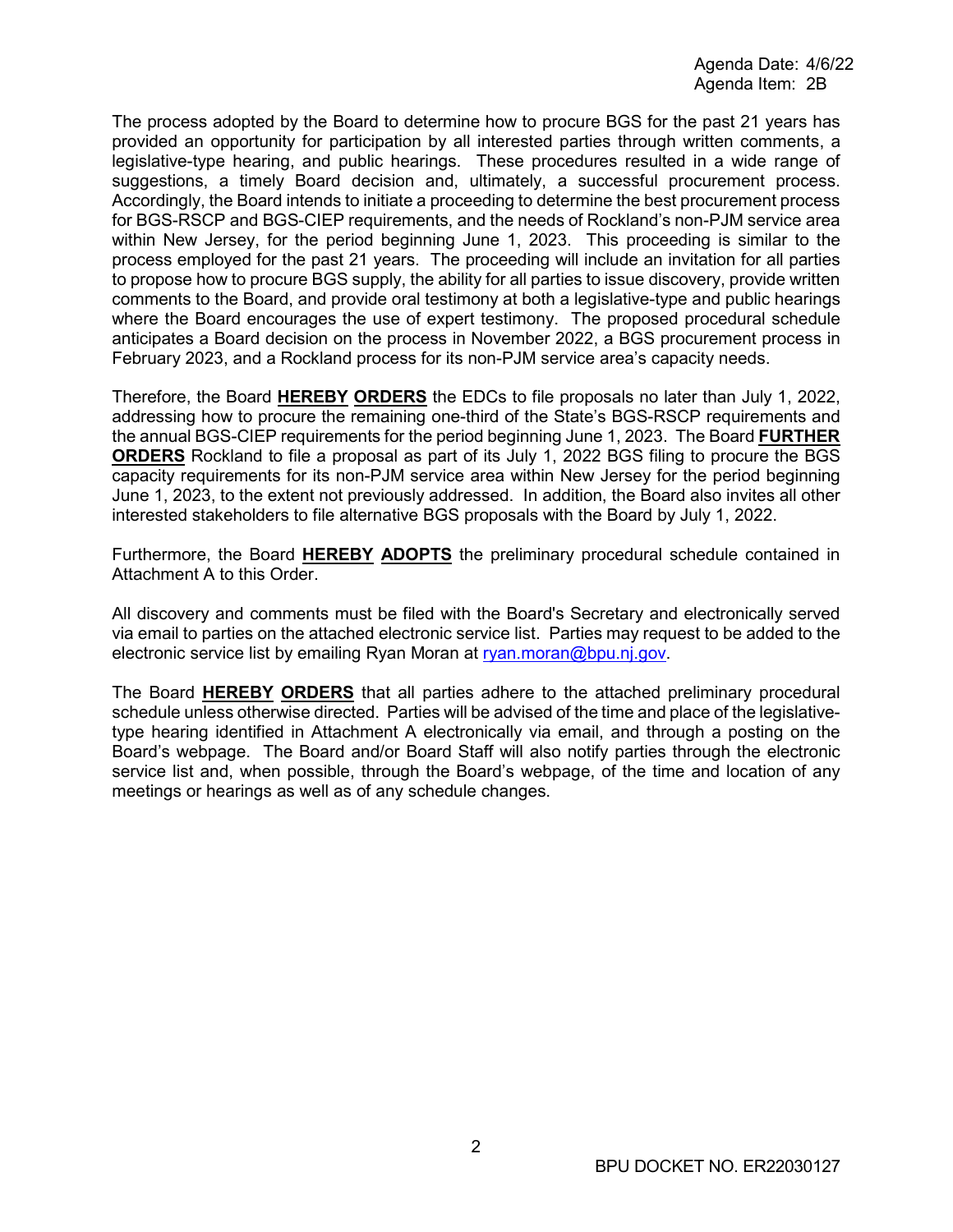This Order shall become effective April 13, 2022.

DATED: April 6, 2022

BOARD OF PUBLIC UTILITIES BY:

OSÉPH L. FIORDALISO BOARD OF PUBLIC UTILITIES<br>BY:<br>FIORDALISO

PRESIDENT

**MARY-ANNA HOLDEN COMMISSIONER** 

IVUKULA ...

**COMMISSIONER** 

DIANNE SOLOMON

**COMMISSIONER** 

COMMISSIONER<br>COMMISSIONER<br>ROBERT M. GORDON

ROBERT M. GORDON **COMMISSIONER** 

ATTEST:

CARMEN D. DIAZ ACTING SECRETARY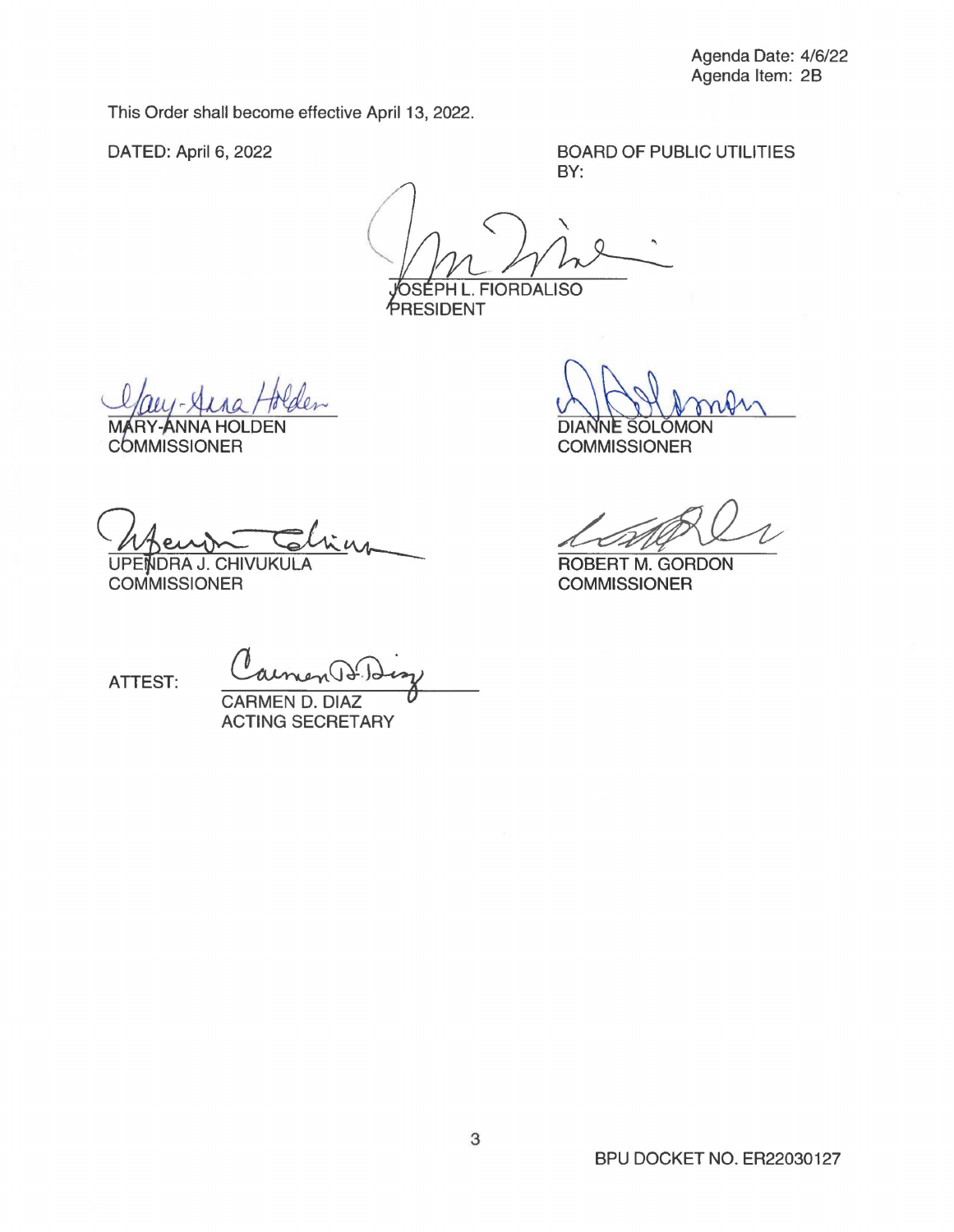IN THE MATTER OF THE PROVISION OF BASIC GENERATION SERVICE BGS) FOR THE PERIOD BEGINNING JUNE 1, 2023

## DOCKET NO. ER22030127

#### **Service List**

#### **BPU**

44 South Clinton Ave., 1<sup>st</sup> Floor Post Office Box 350 Trenton, NJ 08625-0350

Carmen D. Diaz, Secretary [board.secretary@bpu.nj.gov](mailto:board.secretary@bpu.nj.gov)

Robert Brabston, Esq. Executive Director [robert.brabston@bpu.nj.gov](mailto:robert.brabston@bpu.nj.gov)

Stacy Peterson Deputy Executive Director [stacy.peterson@bpu.nj.gov](mailto:stacy.peterson@bpu.nj.gov)

Paul Lupo, Acting Director [paul.lupo@bpu.nj.gov](mailto:paul.lupo@bpu.nj.gov)

Ryan Moran ryan.moran@bpu.nj.gov

Heather Weisband, Senior Counsel [heather.weisband@bpu.nj.gov](mailto:heather.weisband@bpu.nj.gov)

**Division of Law** 25 Market Street Post Office Box 112 Trenton, NJ 08625-0112

Pamela Owen, Esq. [pamela.owen@law.njoag.gov](mailto:pamela.owen@law.njoag.gov)

Michael Beck, DAG [michael.beck@law.njoag.gov](mailto:michael.beck@law.njoag.gov)

Daren Eppley, DAG [daren.eppley@law.njoag.gov](mailto:daren.eppley@law.njoag.gov)

#### **BPU's BGS CONSULTANTS**

Frank Mossburg, Managing Director Bates White, LLC 2001 K Street, NW North Building, Suite 500 Washington DC, 20006 [frank.mossburg@bateswhite.com](mailto:frank.mossburg@bateswhite.com)

# **DIVISION OF RATE COUNSEL**

140 East Front Street, 4th Floor Post Office Box 003 Trenton, New Jersey 08625

Brian Lipman, Esq., Acting Director [blipman@rpa.nj.gov](mailto:blipman@rpa.nj.gov)

David Wand, Esq., Managing Attorney [dwand@rpa.nj.gov](mailto:dwand@rpa.nj.gov)

Debra Layugan, Paralegal [dlayugan@rpa.nj.gov](mailto:dlayugan@rpa.nj.gov)

#### **Rate Counsel Consultant**

Max Chang Synapse Energy Economics, Inc. 485 Massachusetts Ave., Suite 2 Cambridge, MA 02139 [mchang@synpase-energy.com](mailto:mchang@synpase-energy.com)

#### **PSE&G**

Terrance J. Moran 80 Park Plaza, T-13 Newark, NJ 07102-4194 [terrance.moran@pseg.com](mailto:terrance.moran@pseg.com)

Matthew M. Weissman, Esq. 80 Park Plaza, T-5 Newark, NJ 07102-4194 [matthew.weissman@pseg.com](mailto:matthew.weissman@pseg.com)

Myron Filewicz, BGS Manager 80 Park Plaza, T-5 [myron.filewicz@pseg.com](mailto:myron.filewicz@pseg.com)

#### **ACE**

Pepco Holdings, LLC – 92DC56 500 N. Wakefield Drive PO Box 6066 Newark, DE 19714-6066

Susan DeVito [susan.devito@pepcoholdings.com](mailto:susan.devito@pepcoholdings.com)

Philip J. Passanante, Esq. [philip.passanante@pepcoholdings.com](mailto:philip.passanante@pepcoholdings.com)

Thomas M. Hahn Pepco Holdings, LLC-63ML38 5100 Harding Highway Mays Landing, NJ 08330 [thomas.hahn@pepcoholdings.com](mailto:thomas.hahn@pepcoholdings.com)

Daniel A. Tudor Pepco Holdings, Inc. 701 Ninth Street NW Washington, DC 20001 [datudor@pepco.com](mailto:datudor@pepco.com)

#### **JCP&L**

300 Madison Avenue Morristown, NJ 07962-1911

Jennifer Spricigo [jspricigo@firstenergycorp.com](mailto:jspricigo@firstenergycorp.com)

Yongmei Peng [ypeng@firstenergycorp.com](mailto:ypeng@firstenergycorp.com)

Joshua Eckert, Esq. [jeckert@firstenergycorp.com](mailto:jeckert@firstenergycorp.com)

#### **ROCKLAND**

4 Irving Place New York, NY 10003

John L. Carley, Esq. [carleyj@coned.com](mailto:carleyj@coned.com) 

William A. Atzl, Jr. [atzlw@coned.com](mailto:atzlw@coned.com)

Margaret Comes, Esq., [comesm@coned.com](mailto:comesm@coned.com)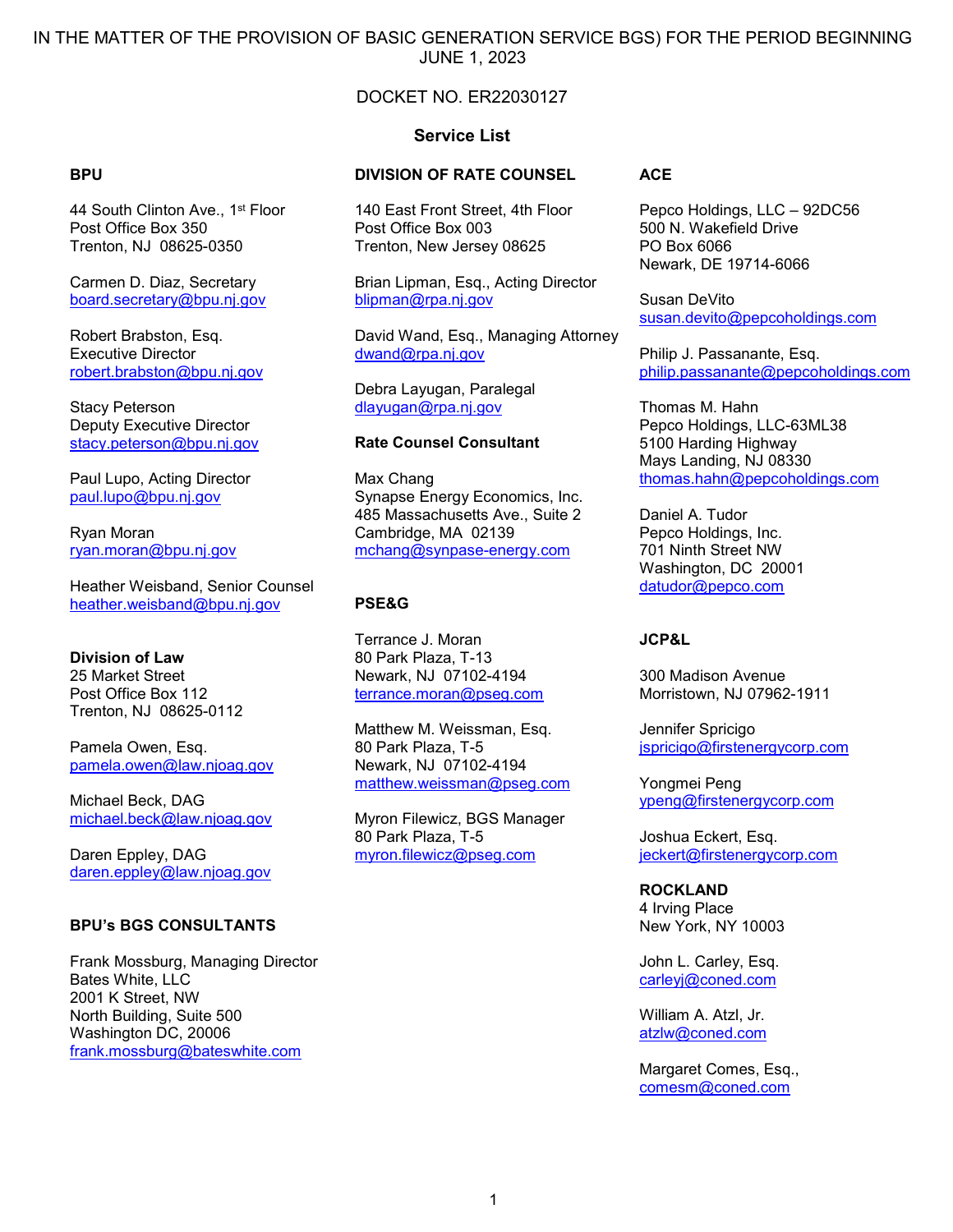IN THE MATTER OF THE PROVISION OF BASIC GENERATION SERVICE BGS) FOR THE PERIOD BEGINNING JUNE 1, 2023

## DOCKET NO. ER22030127

#### **NERA**

1255 23rd Street NW, Suite 600 Washington, DC 20037

Chantale LaCasse [chantale.lacasse@nera.com](mailto:chantale.lacasse@nera.com)

Rachel Northcutt [rachel.northcutt@nera.com](mailto:rachel.northcutt@nera.com)

NERA Economic Consulting 777 S. Figueroa, Suite 1950 Los Angests, CA 90017

Kathleen Orlandi [kathleen.orlandi@nera.com](mailto:kathleen.orlandi@nera.com)

Paul Cardona [paul.cardona@nera.com](mailto:paul.cardona@nera.com)

#### **Third Party Suppliers**

Murray E. Bevan, Esq. Bevan, Mosca, Giuditta & Zarillo, P.C. 222 Mount Airy Road, Suite 200 Basking Ridge, NJ 07920 [mbevan@bmgzlaw.com](mailto:mbevan@bmgzlaw.com)

Marc A. Hanks Senior Manager, Government & Regulatory Affairs Direct Energy Services, LLC [Marc.Hanks@directenergy.com](blocked::mailto:Marc.Hanks@directenergy.com)

Stacey Rantala National Energy Marketers Association 3333 K Street, N.W., Suite 110 Washington, D.C. 20007 [srantala@energymarketers.com](mailto:srantala@energymarketers.com)

David B. Applebaum Director, Regulatory Affairs NextEra Energy Resources, LLC 21 Pardee Place Ewing, New Jersey 08628 [david.applebaum@nexteraenergy.com](mailto:david.applebaum@nexteraenergy.com)

David Gil Manager, Regulatory Affairs NextEra Energy Resources, LLC 700 Universe Boulevard Juno Beach, Florida 33408 [david.gil@nexteraenergy.com](mailto:david.gil@nexteraenergy.com)

#### **Service List**

Kathleen Maher Constellation NewEnergy 810 Seventh Avenue, Suite 400 New York, NY 10019-5818 [kathleen.maher@constellation.com](mailto:timothy.daniels@constellation.co)

#### **NJLEUC**

Paul F. Forshay, Partner Eversheds-Sutherland, LLP 700 Sixth Street, NW, Suite 700 Washington, D.C. 20001-3980 [paul.forshay@eversheds](mailto:paul.forshay@eversheds-sutherland.com)[sutherland.com](mailto:paul.forshay@eversheds-sutherland.com)

Steven S. Goldenberg, Esq. Giordano, Halleran & Ciesla, P.A. 125 Half Mile Road, Suite 300 Red Bank, NJ 07701 [sgoldenberg@ghclaw.com](mailto:sgoldenberg@ghclaw.com)

#### **BGS Suppliers**

Steven Gabel - IFPNJ Gabel Associates 417 Denison Street Highland Park, NJ 08904 [steven@gabelassociates.com](mailto:steven@gabelassociates.com)

Holly Reed Gabel Associates 417 Denison Street Highland Park, NJ 08904 [holly.reed@gabelassociates.com](mailto:holly.reed@gabelassociates.com)

Raymond Depillo PSEG Services Corporation 80 Park Plaza, T-19 P.O. Box 570 Newark, NJ 07101 [raymond.depillo@pseg.com](mailto:raymond.depillo@pseg.com)

Shawn P. Leyden, Esq. PSEG Energy Resources & Trade 80 Park Plaza, T-19 P. O. Box 570 Newark, NJ 07101 [shawn.leyden@pseg.com](mailto:shawn.leyden@pseg.com)

Jason Halper Cadwalader, Wickersham & Taft LLP 700 Sixth Street, SW Washington, DC 20001 [jason.halper@cwt.com](mailto:jason.halper@cwt.com)

David K Richter, Esq. PSEG Regulatory Department 80 Park Plaza, T-5C P. O. Box 570 Newark, NJ 07101 [david.richter@pseg.com](mailto:david.richter@pseg.com)

Craig S. Blume Director, Power Marketing UGI Energy Services / UGI Development Company One Meridian Boulevard, Suite 2C01 Wyomissing, PA 19610 [cblume@ugies.com](mailto:cblume@ugies.com)

Cynthia Klots, General Counsel DTE EnergyTrading, Inc. 414 South Main Street Suite 200 Ann Arbor, MI 48104 [cynthia.klots@dteenergy.com](mailto:cynthia.klots@dteenergy.com)

Don Hubschman American Electric Power 155 W. Nationwide Blvd. Columbus, OH 43215 [dmhubschman@aepes.com](mailto:dmhubschman@aepes.com)

Christine McGarvey AEP Energy Partners, Inc. Energy Trader 155 W Nationwide Blvd Suite 500 Columbus, OH 43215 [clmcgarvey@aepes.com](mailto:clmcgarvey@aepes.com)

Matthew Davies TransCanada Power Marketing Ltd. 110 Turnpike Road, Suite300 Westborough, MA 01581 [matthew\\_daview@transcanada.com](mailto:matthew_daview@transcanada.com)

Becky Merola Noble Americas Energy Solutions, LLC 5325 Sheffield Avenue Powell, OH 43065 [bmerola@noblesolutions.com](mailto:bmerola@noblesolutions.com)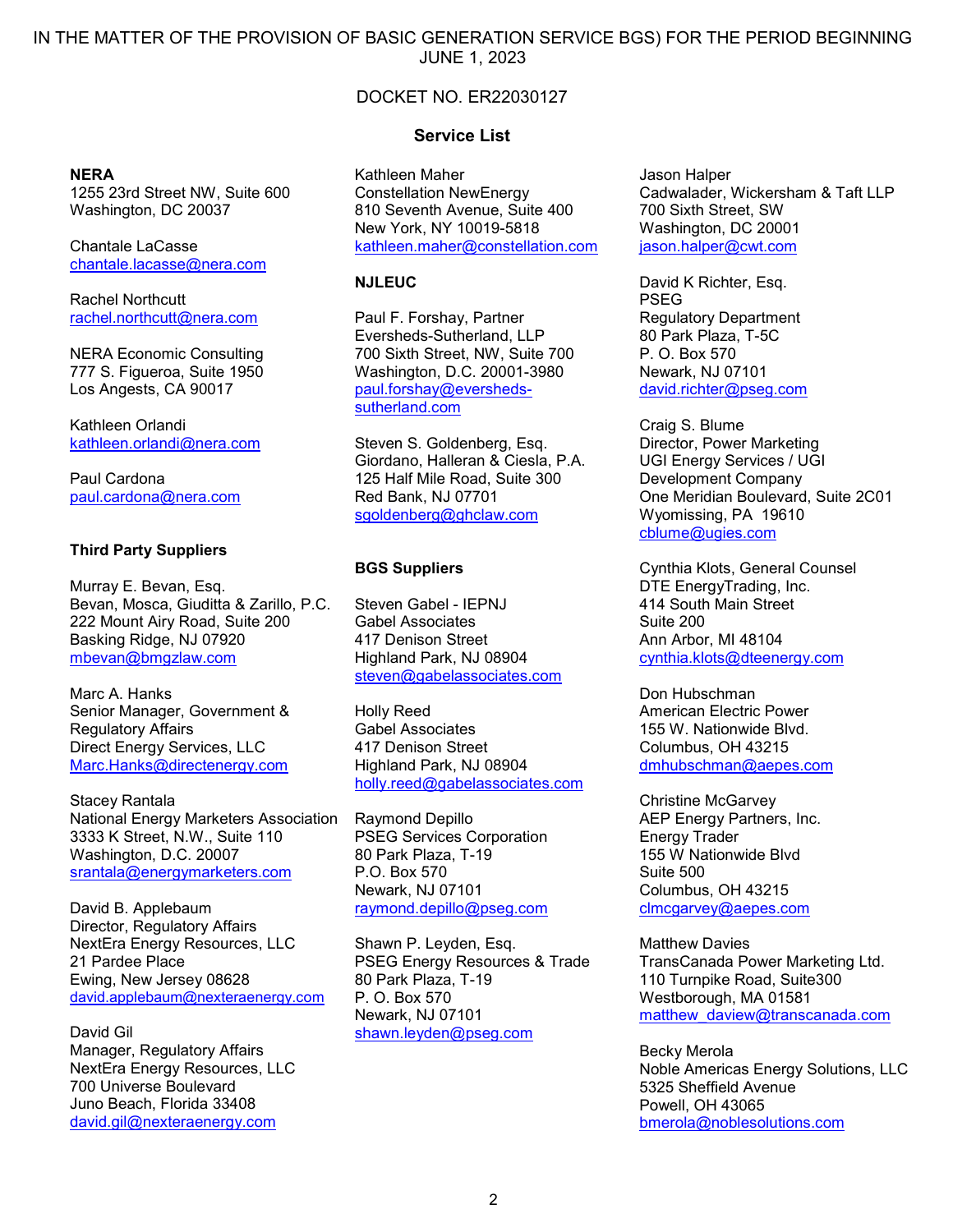IN THE MATTER OF THE PROVISION OF BASIC GENERATION SERVICE BGS) FOR THE PERIOD BEGINNING JUNE 1, 2023

### DOCKET NO. ER22030127

Glenn Riepl AEP Energy Services 1 Riverside Plaza 14th Floor Columbus, OH 43215-2373 [gfriepl@aep.com](mailto:gfriepl@aep.com)

Howard O. Thompson Russo Tumulty Nester Thompson Kelly, LLP 240 Cedar Knolls Road Suite 306 Cedar Knolls, NJ 07927 [hthompson@russotumulty.com](mailto:hthompson@russotumulty.com)

Sharon Weber PPL Energy Plus 2 North 9th Street TW 20 Allentown, PA 18101 [sjweber@pplweb.com](mailto:sjweber@pplweb.com)

Glen Thomas The P3 Group GT Power Group LLC 1060 First Avenue Suite 400 King of Prussia, PA 19406 [gthomas@gtpowergroup.com](mailto:gthomas@gtpowergroup.com)

Divesh Gupta, Esq. Exelon Business Services Corp. 111 Market Place Suite 1200C Baltimore, Maryland 21202 [divesh.gupta@constellation.com](mailto:divesh.gupta@constellation.com)

Tom Hoatson LS Power Development, LLC 2 Tower Center East Brunswick, NJ 08816 [thoatson@lspower.com](mailto:thoatson@lspower.com)

Adam Kaufman Executive Director Independent Energy Producers of NJ Five Vaughn Drive, Suite 101 Princeton, NJ 08540 [akaufman@kzgrp.com](mailto:akaufman@kzgrp.com)

Anthony Pietranico ConEdison Solutions Inc. Electricity Supply Specialist [pietranicoa@conedsolutions.com](mailto:pietranicoa@conedsolutions.com)

#### **Service List**

Christi L. Nicolay Division Director Macquarie Energy LLC 500 Dallas St., Level 31 Houston, TX 77002 [Christi.Nicolay@macquarie.com](mailto:Christi.Nicolay@macquarie.com)

Joe Wadsworth Vitol Inc. 2925 Richmond Ave, 11th Floor Houston, TX 77098 ixw@vitol.com

Dinkar Bhatia Hartree Partners LP 8 Market Place, Suite 500 A Baltimore, MD 21202 [dbhatia@hartreepartners.com](mailto:dbhatia@hartreepartners.com)

Aundrea Williams Director Regulatory Affairs NextEra Power Marketing LLC 700 Universe Boulevard Juno Beach, Fl. 33408 [aundrea.williams@nexteraenergyservic](mailto:aundrea.williams@nexteraenergyservices.com) [es.com](mailto:aundrea.williams@nexteraenergyservices.com)

#### **Other Parties**

Ray Cantor NJBIA 10 West Lafayette Street Trenton, NJ 08608-2002 [rcantor@njbia.org](mailto:rcantor@njbia.org)

John Holub NJ Retail Merchants Assoc. 332 West State Street Trenton, NJ 08618 [john@njrma.org](mailto:john@njrma.org)